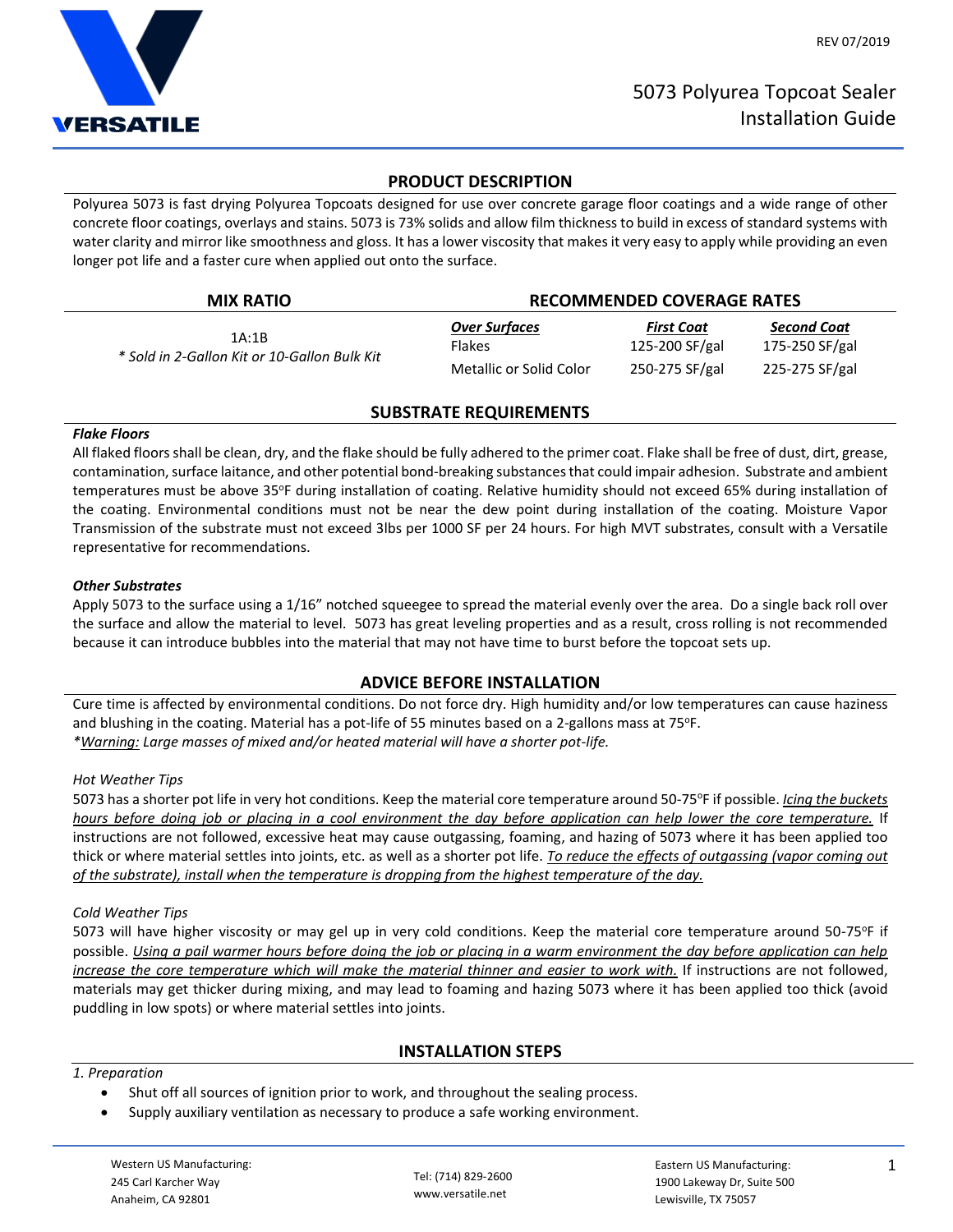

- Use a NIOSH approved respirator capable of filtering organic vapors.
- Because 5073 has such high gloss, be sure to remove dust from areas during application.
- Use a brush, Lint Free roller, or squeegee (preferable Magic Trowel or 1/16" squeegee for solid color topcoat) for application.

### *2. Mixing*

- Material should be stored at room temperature (70-75°F) or below if in extreme hot conditions.
- Mix 5073 A-Component with 5073 B-Component at ratios listed on container for 2-3 minutes using a jiffy-type mixing blade at no less than 400rpm.
- Transfer mixed material to a second mixing vessel and mix an additional 30 seconds to ensure that material along the sides of the first mixing vessel have been properly incorporated into the mixture.
- *\* Caution: If you are not familiar with the product, Do Not Mix more than 2 gallons at a time. The more you mix the shorter your pot life will be. This is a 2-componenst product, be sure to mix thoroughly.*

#### *3. Application*

*Over Flake -*

- After mixing, pour a nice even consistent 4-5" wide ribbon across the floor surface.
- Use Magic Trowel squeegee to spread 5073 out evenly so the entire surface is coated evenly.
- Pour out additional ribbons on the surface as needed and make sure to keep a "Wet Edge" at all time.
- Walk back into the wet floor on spiked shoes to disperse any heave puddles of materials that are pooling.
- Keep a firm pressure on the trowel when spreading.
- Once 5073 is spread out evenly with the Magic Trowel squeegee, use an 18" Lint Free Roller to back roll the entire surface, keeping spread rate at 125-200 SF/gal. This will even out the gloss across the entire floor and should be done in the opposite direction you squeegee.

## *Over Solid-Color or Metallic Floor -*

- After mixing, pour a nice even consistent 4-5" wide ribbon across the floor surface.
- Use 1/16" squeegee to spread 5073 out evenly so the entire surface is coated evenly.
- Pour out additional ribbons on the surface as needed and make sure to keep a "Wet Edge" at all time.
- Walk back into the wet floor on spiked shoes to disperse any heave puddles of materials that are pooling.
- Keep a firm pressure on the trowel when spreading.
- Once 5073 is spread out evenly with the 1/16" squeegee, use an 18" Lint Free Roller (de-lint it before use for best results) to back roll the entire surface, keeping spread rate at 250-275 SF/gal. Do not over work the material and keep the back rolling to a minimum, the material has great leveling properties. Use the single back roll method to even out overlaps where there is too much material and the lines are visible.

# *\* Caution: If applied too thick (less than 200 SF/gal), foaming or blushing on the surface may occur.*

 *If back-rolled too late or over rolled as the product is setting or tacky, it may cause micro bubbles in the coating due to the coating setting up and becoming too thick to release bubbles caused by excessive rolling.* 

## *4*. *Clean-up*

 Immediately cleanup splatter marks and tools with MEK or Acetone. Clean hands and exposed skin with mild soap and water, and/or citrus based hand-cleaner.

## *5. Cure Times*

- 5073 can typically accept light foot traffic in 3-12 hours (plan on 3 hours for warmer days and longer for cooler days), vehicular traffic with pneumatic tires in 72 hours.
- Full cure occurs in 5-7 days.
- Pilot lights and surrounding sources of ignition may be put back into service once solvent vapors have dissipated to a level below the lower explosion limit. Typically, this will take 6-10 hours after floor installation with adequate ventilation.